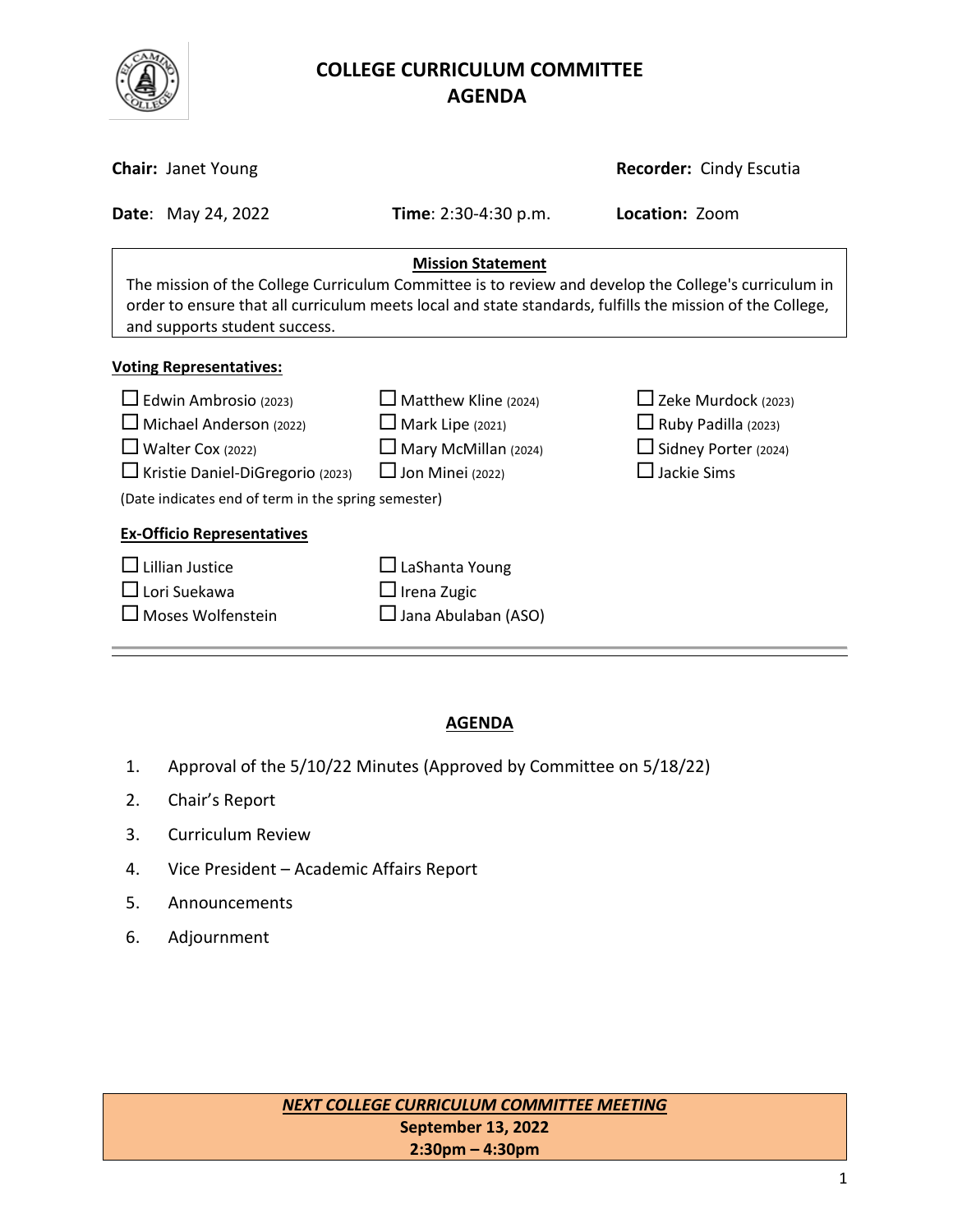#### **Standard Technical Review Members:**

Curriculum Chair – Janet Young Curriculum Advisor – Vacant Vice President of Academic Affairs – Jackie Sims (or designee) Associate Dean of Academic Affairs – Irena Zugic Articulation Officer – Lori Suekawa Curriculum Committee – Floating Representative

| <b>No</b> | <b>Proposal Type</b> | <b>Division</b> | Course<br><b>Delivery</b> | <b>Subject/Course No. &amp; Title</b>                                                                  |
|-----------|----------------------|-----------------|---------------------------|--------------------------------------------------------------------------------------------------------|
| 1         | Reactivation         | <b>BSSC</b>     | $O^*/H^*$                 | <b>ANTH 20 Introduction to Museum Studies</b>                                                          |
| 2         | Course Review        | HEAL            | н                         | <b>NURS 234 Pediatric Nursing</b>                                                                      |
| 3         | Course Review        | <b>HUMA</b>     | $O^*/H^*$                 | NESL 11 English Support Course                                                                         |
| 4         | Course Review        | <b>ITEC</b>     | н                         | FASH 2 Presentation Techniques in Fashion                                                              |
| 5         | Course Review        | <b>NSCI</b>     | $E$ O/H                   | BIOL 110 Principles of Biology I [Cell and Molecular<br>Biology]                                       |
| 6         | Course Review        | <b>NSCI</b>     | $E$ O/H                   | BIOL 110H Honors Principles of Biology I<br>[Honors Cell and Molecular Biology]                        |
| 7         | Course Review        | <b>NSCI</b>     | $E$ O/H                   | <b>BIOL 120 Principles of Biology II</b><br>[Ecology, Evolution, Diversity, and Physiology]            |
| 8         | Course Review        | <b>NSCI</b>     | $E$ O/H                   | BIOL 120H Honors Principles of Biology II<br>[Honors Ecology, Evolution, Diversity, and<br>Physiology] |

#### **Full Review - Course Proposals**

Key: E = Online and/or Hybrid Emergency Only **│** H = Hybrid **│** O = Online **│** \* = New DE version F/F = Face-to-Face **│** [ ] = Course number/Descriptive title change

#### **Full Review - Program Proposals**

| <b>No</b>      | <b>Proposal Type</b> | <b>Division</b> | Program<br>Area | <b>Certificate/Degree</b>                                 |
|----------------|----------------------|-----------------|-----------------|-----------------------------------------------------------|
| 1              | New Program          | <b>HUMA</b>     | Journalism      | Magazine Editing Certificate of Achievement               |
| $\overline{2}$ | New Program          | <b>HUMA</b>     | Journalism      | Magazine Reporting Certificate of Achievement             |
| 3              | New Program          | <b>HUMA</b>     | Journalism      | Photojournalism Certificate of Achievement                |
| 4              | New Program          | <b>HUMA</b>     | Journalism      | Photojournalism and Editing Certificate of<br>Achievement |
| 5              | New Program          | <b>HUMA</b>     | Journalism      | Public Interest Reporting Certificate of<br>Achievement   |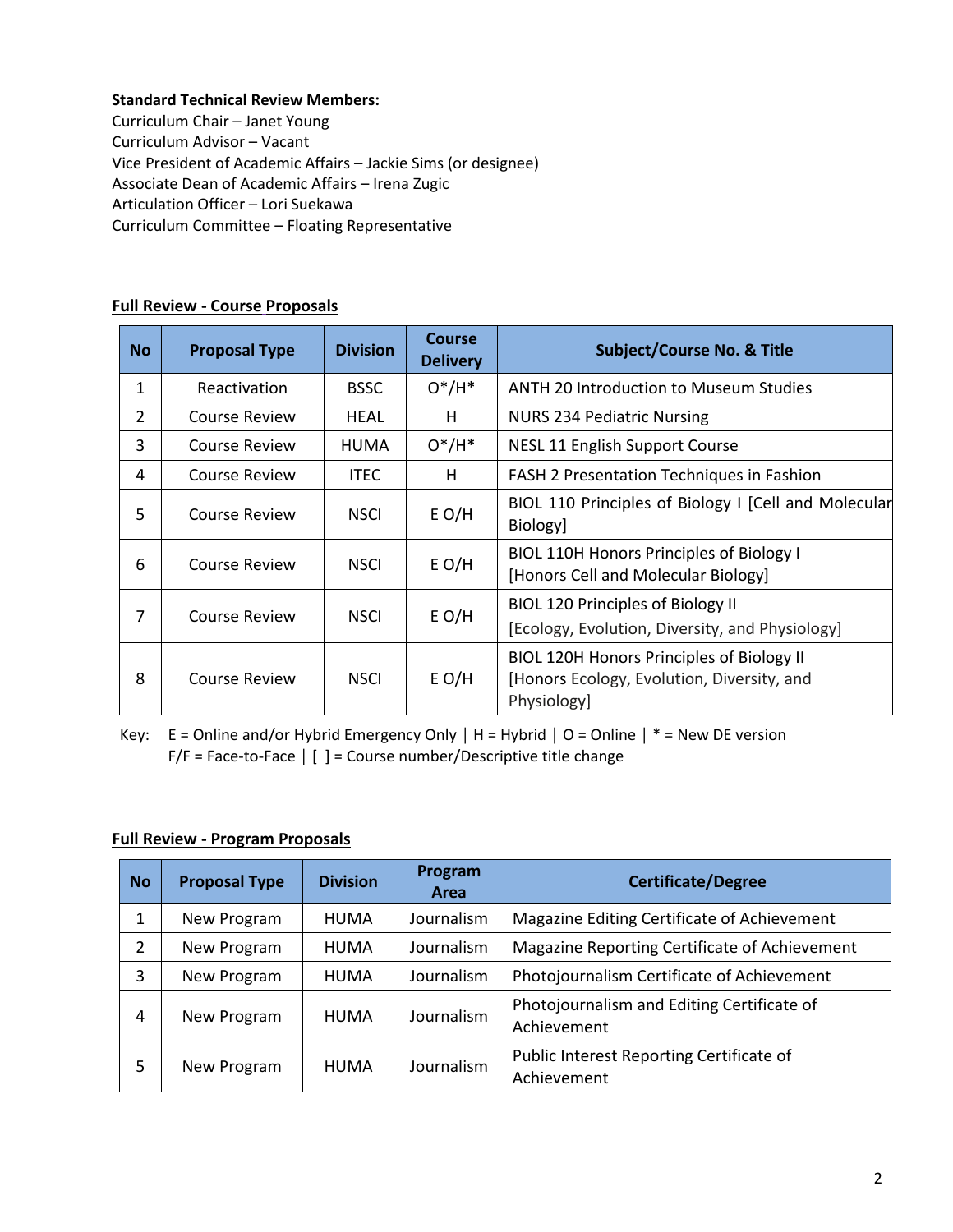## **Consent Agenda Proposals**

| <b>No</b>      | <b>Proposal Type</b> | <b>Division</b> | <b>Course</b><br><b>Delivery</b> | <b>Subject/Course No. &amp; Title</b>                                            |
|----------------|----------------------|-----------------|----------------------------------|----------------------------------------------------------------------------------|
| $\mathbf{1}$   | Inactivation         | <b>BSSC</b>     | N/A                              | PHIL 120 Ethics, Law, and Society                                                |
| $\overline{2}$ | <b>Course Review</b> | <b>BUSI</b>     | O/H                              | <b>BUS 159 Financial Auditing</b>                                                |
| 3              | <b>Course Review</b> | <b>BUSI</b>     | O/H                              | <b>BUS 169 Accounting Ethics</b>                                                 |
| 4              | <b>Course Review</b> | <b>FINE</b>     | $0*/H^*$                         | <b>ART 129 Fundamentals of Color</b>                                             |
| 5              | <b>Course Review</b> | <b>FINE</b>     | $0*/H^*$                         | ART 141 Digital Art Fundamentals                                                 |
| 6              | <b>Course Review</b> | <b>FINE</b>     | O/H                              | FILM 122 Production I                                                            |
| $\overline{7}$ | <b>Course Review</b> | <b>FINE</b>     | $O^*/H^*$                        | MUSI 112 Music Cultures of the World                                             |
| 8              | <b>Course Review</b> | <b>FINE</b>     | O/H                              | MUSI 112H Honors Music Cultures of the World                                     |
| 9              | <b>Course Review</b> | <b>HEAL</b>     | O/H                              | RC 170 Introduction to the Respiratory Care Sciences<br>and the Profession       |
| 10             | <b>Course Review</b> | <b>HEAL</b>     | O/H                              | RC 174 Introduction to Respiratory Care Equipment<br>and Patient Care Procedures |
| 11             | <b>Course Review</b> | <b>HEAL</b>     | O/H                              | RC 176 Introduction to the Respiratory Care of the<br>Non-Critically III Patient |
| 12             | <b>Course Review</b> | <b>HEAL</b>     | $E$ O/H                          | RC 178 Respiratory Care of the Critically Ill Patient I                          |
| 13             | <b>Course Review</b> | <b>HEAL</b>     | O/H                              | RC 280 Respiratory Care of the Critically III Patient II                         |
| 14             | <b>Course Review</b> | <b>HEAL</b>     | O/H                              | RC 282 Fundamentals of Perinatal and Pediatric<br><b>Respiratory Care</b>        |
| 15             | <b>Course Review</b> | <b>HEAL</b>     | O/H                              | RC 284 Respiratory Care of the Critically III Patient III                        |
| 16             | <b>Course Review</b> | <b>HEAL</b>     | O/H                              | RC 286 Fundamentals of Pulmonary Rehabilitation<br>and Home Respiratory Care     |
| 17             | <b>Course Review</b> | <b>HEAL</b>     | $E$ O/H                          | RC 288 Fundamentals of Pulmonary Function Testing                                |
| 18             | <b>Course Review</b> | <b>HEAL</b>     | $E$ O/H                          | RC 289 Advanced Respiratory Care of the Asthmatic<br>Patient                     |
| 19             | <b>Course Review</b> | <b>HEAL</b>     | F/F                              | RC 290 Advanced Specialty Respiratory Gases                                      |
| 20             | <b>Course Review</b> | <b>HEAL</b>     | F/F                              | RC 291 Advanced Specialty Ventilators and<br>Specialized Oxygen Delivery Devices |
| 21             | <b>Course Review</b> | <b>HEAL</b>     | F/F                              | RC 292 Advanced Clinical Application and<br><b>Interpretation of Blood Gases</b> |
| 22             | <b>Course Review</b> | <b>HEAL</b>     | н                                | RC 293 Cardiac Monitoring in Advanced Respiratory<br>Care                        |
| 23             | <b>Course Review</b> | <b>HEAL</b>     | F/F                              | RC 294 Pulmonary Function Testing in Advanced<br><b>Respiratory Care</b>         |
| 24             | <b>Course Review</b> | <b>HEAL</b>     | н                                | RC 295 Pharmacology in Advanced Respiratory Care                                 |
| 25             | <b>Course Review</b> | <b>HEAL</b>     | $E$ O/H                          | RC 296 Physical Examination in Advanced Respiratory<br>Care                      |